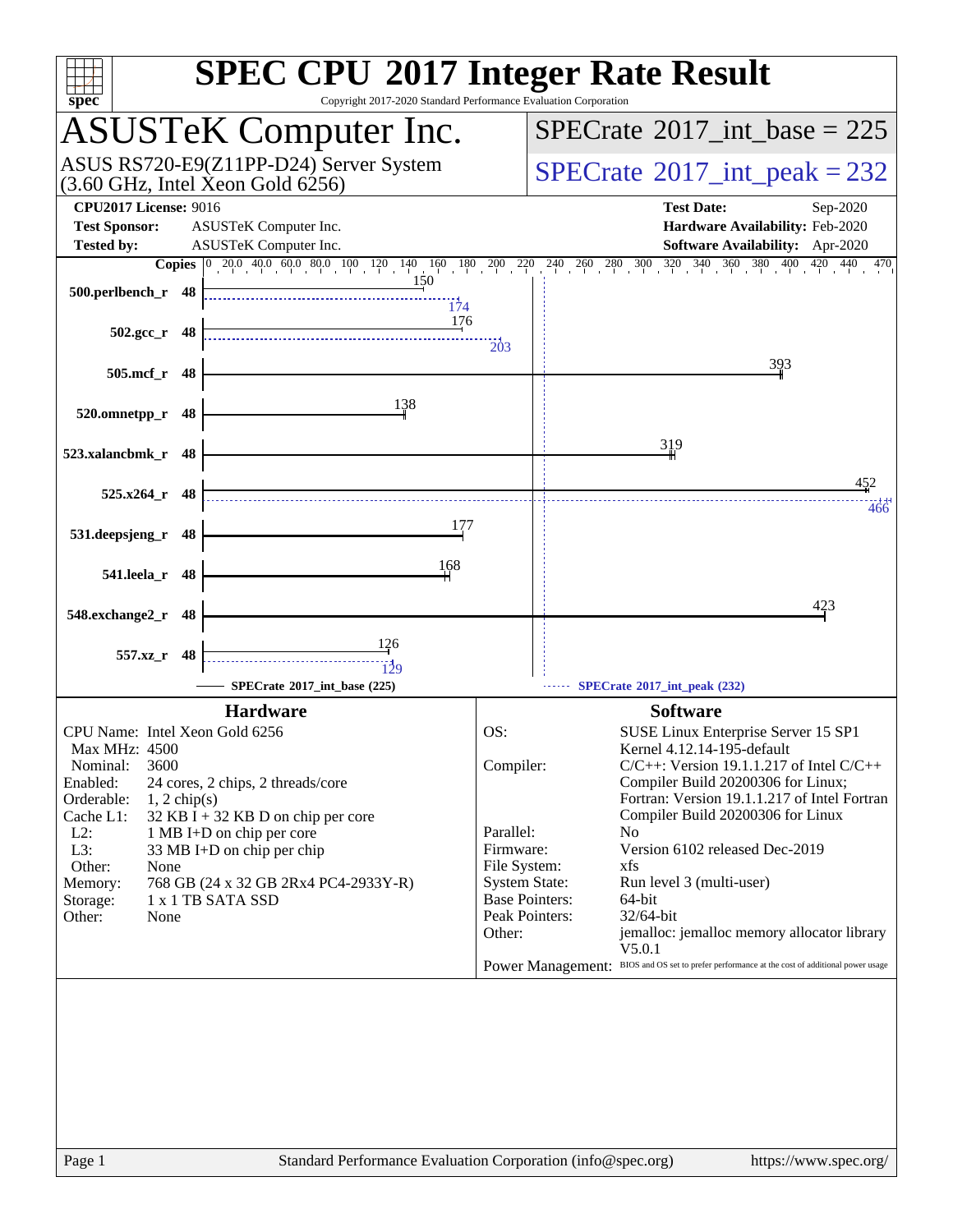

Copyright 2017-2020 Standard Performance Evaluation Corporation

## ASUSTeK Computer Inc.

ASUS RS720-E9(Z11PP-D24) Server System  $(3.60 \text{ GHz}, \text{ Intel Xeon Gold } 6256)$   $\big| \text{ SPECrate}^{\circledR} 2017 \text{ int\_peak} = 232 \big|$  $\big| \text{ SPECrate}^{\circledR} 2017 \text{ int\_peak} = 232 \big|$  $\big| \text{ SPECrate}^{\circledR} 2017 \text{ int\_peak} = 232 \big|$ 

 $SPECTate$ <sup>®</sup>[2017\\_int\\_base =](http://www.spec.org/auto/cpu2017/Docs/result-fields.html#SPECrate2017intbase) 225

**[CPU2017 License:](http://www.spec.org/auto/cpu2017/Docs/result-fields.html#CPU2017License)** 9016 **[Test Date:](http://www.spec.org/auto/cpu2017/Docs/result-fields.html#TestDate)** Sep-2020

**[Test Sponsor:](http://www.spec.org/auto/cpu2017/Docs/result-fields.html#TestSponsor)** ASUSTeK Computer Inc. **[Hardware Availability:](http://www.spec.org/auto/cpu2017/Docs/result-fields.html#HardwareAvailability)** Feb-2020

**[Tested by:](http://www.spec.org/auto/cpu2017/Docs/result-fields.html#Testedby)** ASUSTeK Computer Inc. **[Software Availability:](http://www.spec.org/auto/cpu2017/Docs/result-fields.html#SoftwareAvailability)** Apr-2020

#### **[Results Table](http://www.spec.org/auto/cpu2017/Docs/result-fields.html#ResultsTable)**

|                                                         | <b>Base</b>   |                |       |                |       |                | <b>Peak</b> |               |                |              |                |              |                |              |
|---------------------------------------------------------|---------------|----------------|-------|----------------|-------|----------------|-------------|---------------|----------------|--------------|----------------|--------------|----------------|--------------|
| <b>Benchmark</b>                                        | <b>Copies</b> | <b>Seconds</b> | Ratio | <b>Seconds</b> | Ratio | <b>Seconds</b> | Ratio       | <b>Copies</b> | <b>Seconds</b> | <b>Ratio</b> | <b>Seconds</b> | <b>Ratio</b> | <b>Seconds</b> | <b>Ratio</b> |
| 500.perlbench_r                                         | 48            | 509            | 150   | 509            | 150   | 508            | 150         | 48            | 438            | 174          | 438            | 174          | 439            | 174          |
| $502.\text{gcc\_r}$                                     | 48            | 385            | 176   | 385            | 176   | 385            | 176         | 48            | 335            | 203          | 335            | 203          | 335            | 203          |
| $505$ .mcf r                                            | 48            | 197            | 393   | 197            | 395   | 197            | 393         | 48            | 197            | 393          | 197            | 395          | 197            | 393          |
| 520.omnetpp_r                                           | 48            | 458            | 138   | 461            | 137   | 457            | 138         | 48            | 458            | 138          | 461            | 137          | 457            | 138          |
| 523.xalancbmk r                                         | 48            | 159            | 319   | 159            | 318   | 158            | 321         | 48            | 159            | 319          | 159            | 318          | 158            | 321          |
| 525.x264 r                                              | 48            | 186            | 452   | 185            | 454   | 186            | 451         | 48            | <b>180</b>     | 466          | 179            | 469          | 182            | 461          |
| 531.deepsjeng_r                                         | 48            | 311            | 177   | 311            | 177   | 311            | 177         | 48            | 311            | 177          | 311            | 177          | 311            | 177          |
| 541.leela r                                             | 48            | 473            | 168   | 483            | 165   | 473            | 168         | 48            | 473            | 168          | 483            | 165          | 473            | 168          |
| 548.exchange2_r                                         | 48            | 297            | 423   | 297            | 423   | 297            | 424         | 48            | 297            | 423          | 297            | 423          | 297            | 424          |
| 557.xz r                                                | 48            | 411            | 126   | 410            | 126   | 410            | 126         | 48            | 402            | 129          | 403            | <u>129</u>   | 403            | 129          |
| $SPECrate^{\circ}2017$ int base =                       |               |                |       |                |       |                |             |               |                |              |                |              |                |              |
| $\sim$ $\sim$ $\sim$ $\sim$ $\sim$ $\sim$ $\sim$ $\sim$ |               |                |       |                |       |                |             |               |                |              |                |              |                |              |

**[SPECrate](http://www.spec.org/auto/cpu2017/Docs/result-fields.html#SPECrate2017intpeak)[2017\\_int\\_peak =](http://www.spec.org/auto/cpu2017/Docs/result-fields.html#SPECrate2017intpeak) 232**

Results appear in the [order in which they were run](http://www.spec.org/auto/cpu2017/Docs/result-fields.html#RunOrder). Bold underlined text [indicates a median measurement](http://www.spec.org/auto/cpu2017/Docs/result-fields.html#Median).

#### **[Compiler Notes](http://www.spec.org/auto/cpu2017/Docs/result-fields.html#CompilerNotes)**

The inconsistent Compiler version information under Compiler Version section is due to a discrepancy in Intel Compiler. The correct version of C/C++ compiler is: Version 19.1.1.217 Build 20200306 Compiler for Linux The correct version of Fortran compiler is: Version 19.1.1.217 Build 20200306 Compiler for Linux

#### **[Submit Notes](http://www.spec.org/auto/cpu2017/Docs/result-fields.html#SubmitNotes)**

 The numactl mechanism was used to bind copies to processors. The config file option 'submit' was used to generate numactl commands to bind each copy to a specific processor. For details, please see the config file.

#### **[Operating System Notes](http://www.spec.org/auto/cpu2017/Docs/result-fields.html#OperatingSystemNotes)**

 Stack size set to unlimited using "ulimit -s unlimited" OS set to performance mode via cpupower frequency-set -g performance

#### **[Environment Variables Notes](http://www.spec.org/auto/cpu2017/Docs/result-fields.html#EnvironmentVariablesNotes)**

```
Environment variables set by runcpu before the start of the run:
LD_LIBRARY_PATH = "/191u1/lib/intel64:/191u1/lib/ia32:/191u1/je5.0.1-32"
MALLOC_CONF = "retain:true"
```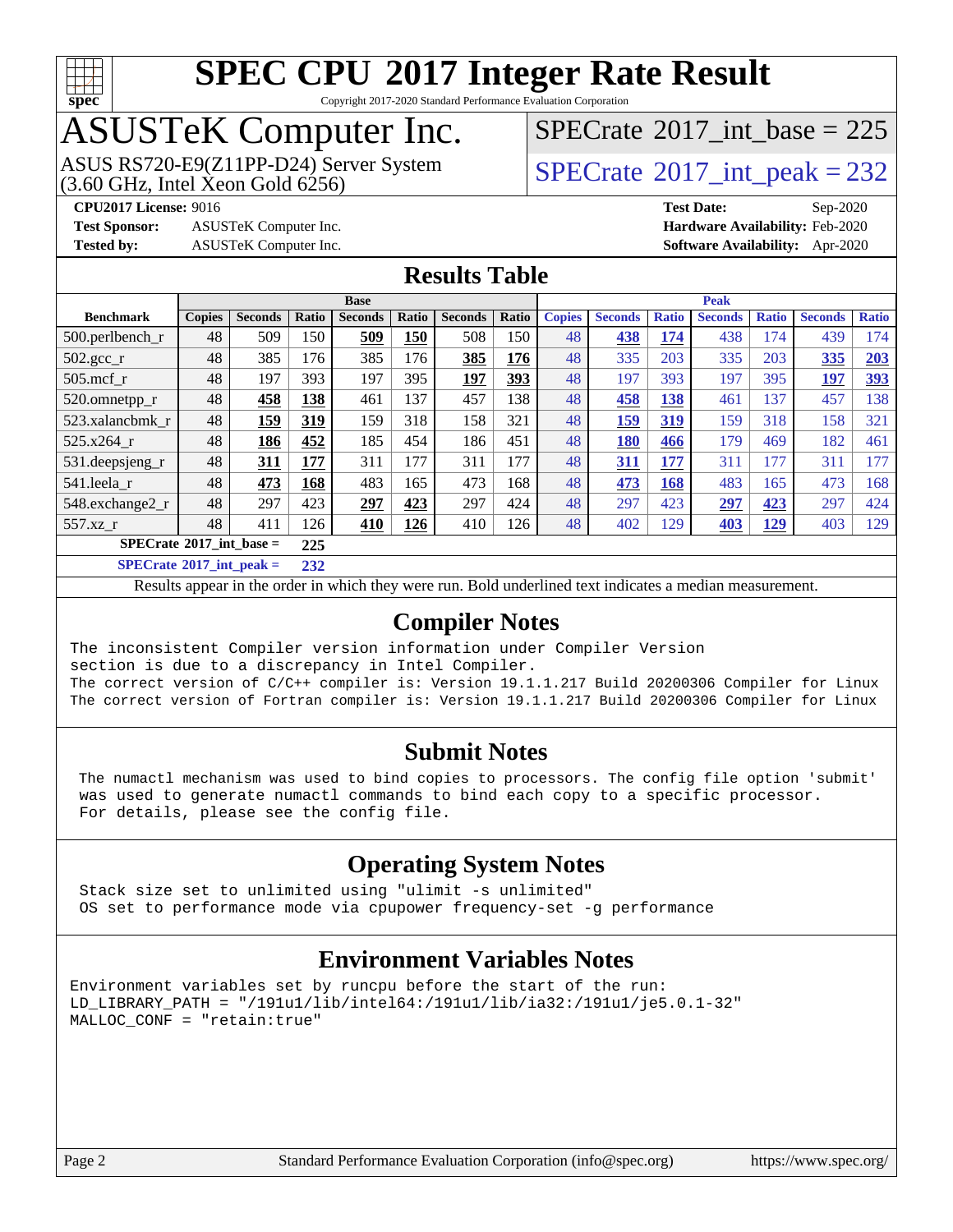

Copyright 2017-2020 Standard Performance Evaluation Corporation

## ASUSTeK Computer Inc.

 $(3.60$  GHz, Intel Xeon Gold  $6256$ ) ASUS RS720-E9(Z11PP-D24) Server System  $SBECrate^{\circ}2017$  int peak = 232

 $SPECTate$ <sup>®</sup>[2017\\_int\\_base =](http://www.spec.org/auto/cpu2017/Docs/result-fields.html#SPECrate2017intbase) 225

**[Test Sponsor:](http://www.spec.org/auto/cpu2017/Docs/result-fields.html#TestSponsor)** ASUSTeK Computer Inc. **[Hardware Availability:](http://www.spec.org/auto/cpu2017/Docs/result-fields.html#HardwareAvailability)** Feb-2020 **[Tested by:](http://www.spec.org/auto/cpu2017/Docs/result-fields.html#Testedby)** ASUSTeK Computer Inc. **[Software Availability:](http://www.spec.org/auto/cpu2017/Docs/result-fields.html#SoftwareAvailability)** Apr-2020

**[CPU2017 License:](http://www.spec.org/auto/cpu2017/Docs/result-fields.html#CPU2017License)** 9016 **[Test Date:](http://www.spec.org/auto/cpu2017/Docs/result-fields.html#TestDate)** Sep-2020

#### **[General Notes](http://www.spec.org/auto/cpu2017/Docs/result-fields.html#GeneralNotes)**

 Binaries compiled on a system with 1x Intel Core i9-7980XE CPU + 64GB RAM memory using Redhat Enterprise Linux 8.0 Transparent Huge Pages enabled by default Prior to runcpu invocation Filesystem page cache synced and cleared with: sync; echo 3> /proc/sys/vm/drop\_caches runcpu command invoked through numactl i.e.: numactl --interleave=all runcpu <etc>

NA: The test sponsor attests, as of date of publication, that CVE-2017-5754 (Meltdown) is mitigated in the system as tested and documented. Yes: The test sponsor attests, as of date of publication, that CVE-2017-5753 (Spectre variant 1) is mitigated in the system as tested and documented. Yes: The test sponsor attests, as of date of publication, that CVE-2017-5715 (Spectre variant 2) is mitigated in the system as tested and documented.

The jemalloc library was configured and built at default for 32bit (i686) and 64bit (x86\_64) targets; built with the RedHat Enterprise 7.5, and the system compiler gcc 4.8.5; sources available from jemalloc.net or <https://github.com/jemalloc/jemalloc/releases>

#### **[Platform Notes](http://www.spec.org/auto/cpu2017/Docs/result-fields.html#PlatformNotes)**

BIOS Configuration: VT-d = Disabled Patrol Scrub = Disabled ENERGY\_PERF\_BIAS\_CFG mode = performance SNC = Enabled IMC interleaving = 1-way Engine Boost = Level3(Max) Enforce POR = Disable Memory Frequency = 2933 LLC dead line allc = Disabled SR-IOV Support = Disabled CSM Support = Disabled Sysinfo program /191u1/bin/sysinfo Rev: r6365 of 2019-08-21 295195f888a3d7edb1e6e46a485a0011 running on linux-628j Sun Sep 27 00:51:48 2020 SUT (System Under Test) info as seen by some common utilities. For more information on this section, see

<https://www.spec.org/cpu2017/Docs/config.html#sysinfo>

**(Continued on next page)**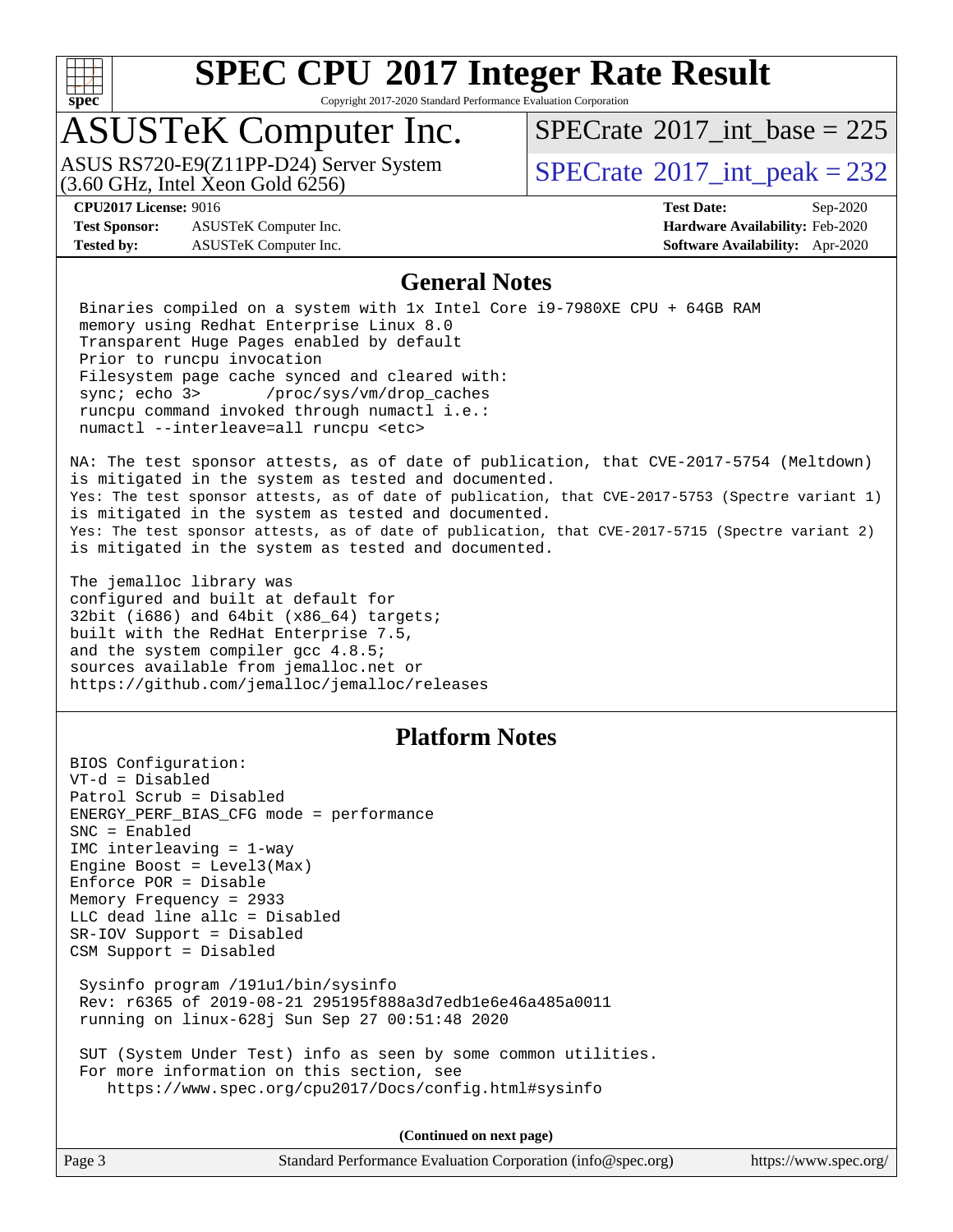

Copyright 2017-2020 Standard Performance Evaluation Corporation

## ASUSTeK Computer Inc.

ASUS RS720-E9(Z11PP-D24) Server System<br>(3.60 GHz, Intel Xeon Gold 6256)

 $SPECTate$ <sup>®</sup>[2017\\_int\\_base =](http://www.spec.org/auto/cpu2017/Docs/result-fields.html#SPECrate2017intbase) 225

 $SPECTate<sup>®</sup>2017_int_p, peak = 232$ 

**[Test Sponsor:](http://www.spec.org/auto/cpu2017/Docs/result-fields.html#TestSponsor)** ASUSTeK Computer Inc. **[Hardware Availability:](http://www.spec.org/auto/cpu2017/Docs/result-fields.html#HardwareAvailability)** Feb-2020 **[Tested by:](http://www.spec.org/auto/cpu2017/Docs/result-fields.html#Testedby)** ASUSTeK Computer Inc. **[Software Availability:](http://www.spec.org/auto/cpu2017/Docs/result-fields.html#SoftwareAvailability)** Apr-2020

**[CPU2017 License:](http://www.spec.org/auto/cpu2017/Docs/result-fields.html#CPU2017License)** 9016 **[Test Date:](http://www.spec.org/auto/cpu2017/Docs/result-fields.html#TestDate)** Sep-2020

#### **[Platform Notes \(Continued\)](http://www.spec.org/auto/cpu2017/Docs/result-fields.html#PlatformNotes)**

Page 4 Standard Performance Evaluation Corporation [\(info@spec.org\)](mailto:info@spec.org) <https://www.spec.org/> From /proc/cpuinfo model name : Intel(R) Xeon(R) Gold 6256 CPU @ 3.60GHz 2 "physical id"s (chips) 48 "processors" cores, siblings (Caution: counting these is hw and system dependent. The following excerpts from /proc/cpuinfo might not be reliable. Use with caution.) cpu cores : 12 siblings : 24 physical 0: cores 2 4 5 9 11 13 16 18 21 24 26 28 physical 1: cores 0 3 10 12 13 16 17 21 25 26 27 29 From lscpu: Architecture: x86\_64 CPU op-mode(s): 32-bit, 64-bit Byte Order: Little Endian Address sizes: 46 bits physical, 48 bits virtual  $CPU(s):$  48 On-line CPU(s) list: 0-47 Thread(s) per core: 2 Core(s) per socket: 12 Socket(s): 2 NUMA node(s): 4 Vendor ID: GenuineIntel CPU family: 6 Model: 85 Model name: Intel(R) Xeon(R) Gold 6256 CPU @ 3.60GHz Stepping: CPU MHz: 3600.000 CPU max MHz: 4500.0000 CPU min MHz: 1200.0000 BogoMIPS: 7200.00 Virtualization: VT-x L1d cache: 32K L1i cache: 32K L2 cache: 1024K L3 cache: 33792K NUMA node0 CPU(s): 0,3,6,7,9,10,24,27,30,31,33,34 NUMA node1 CPU(s): 1,2,4,5,8,11,25,26,28,29,32,35<br>NUMA node2 CPU(s): 12,14,17,18,20,21,36,38,41,42, 12,14,17,18,20,21,36,38,41,42,44,45 NUMA node3 CPU(s): 13,15,16,19,22,23,37,39,40,43,46,47 Flags: fpu vme de pse tsc msr pae mce cx8 apic sep mtrr pge mca cmov pat pse36 clflush dts acpi mmx fxsr sse sse2 ss ht tm pbe syscall nx pdpe1gb rdtscp lm constant\_tsc art arch\_perfmon pebs bts rep\_good nopl xtopology nonstop\_tsc cpuid aperfmperf pni pclmulqdq dtes64 monitor ds\_cpl vmx smx est tm2 ssse3 sdbg fma cx16 xtpr pdcm pcid dca sse4\_1 sse4\_2 x2apic movbe popcnt tsc\_deadline\_timer aes xsave avx f16c rdrand lahf\_lm abm 3dnowprefetch cpuid\_fault epb cat\_l3 cdp\_l3 **(Continued on next page)**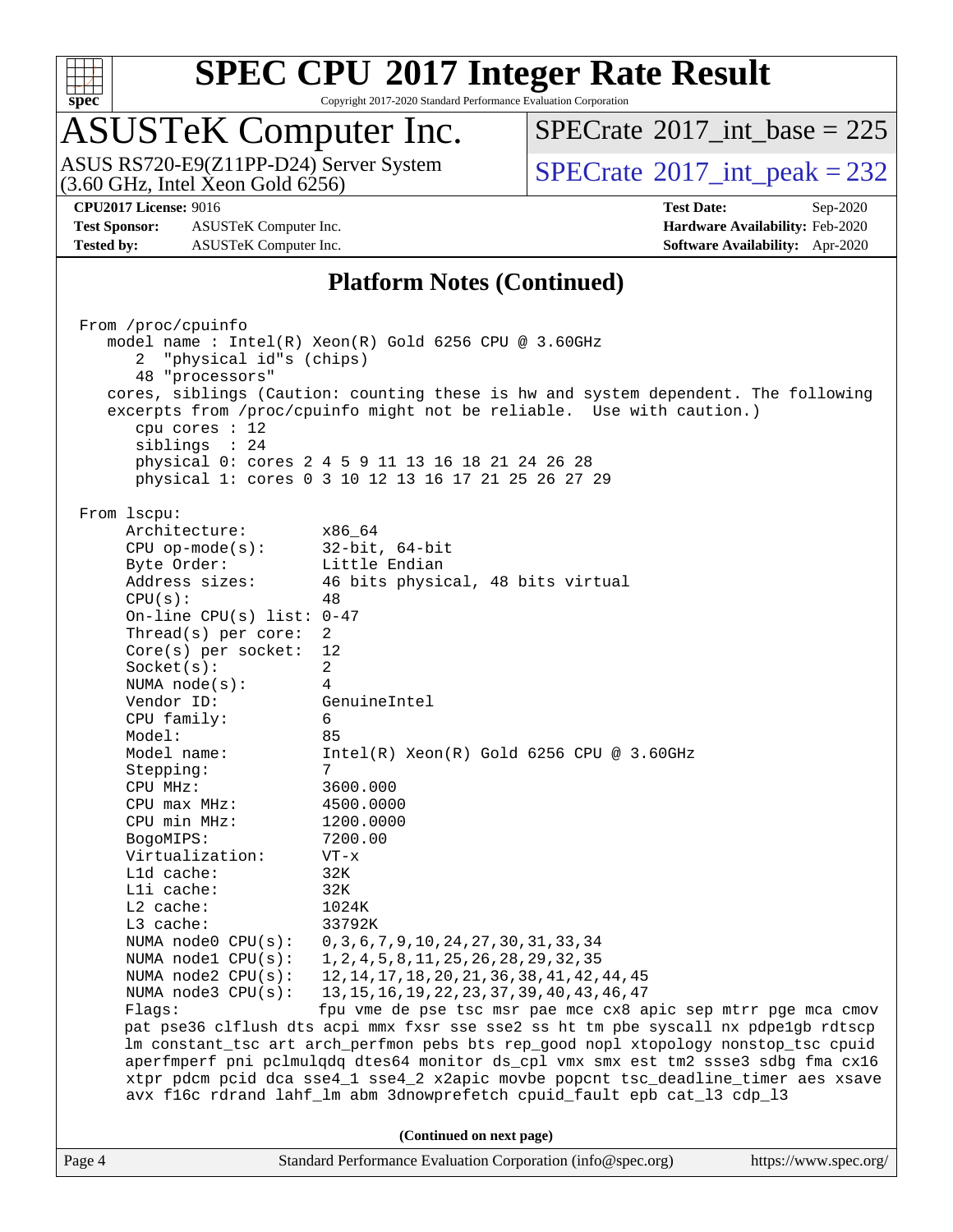

Copyright 2017-2020 Standard Performance Evaluation Corporation

## ASUSTeK Computer Inc.

 $(3.60$  GHz, Intel Xeon Gold  $6256$ ) ASUS RS720-E9(Z11PP-D24) Server System  $SBECrate@2017\_int\_peak = 232$ 

 $SPECTate$ <sup>®</sup>[2017\\_int\\_base =](http://www.spec.org/auto/cpu2017/Docs/result-fields.html#SPECrate2017intbase) 225

**[Test Sponsor:](http://www.spec.org/auto/cpu2017/Docs/result-fields.html#TestSponsor)** ASUSTeK Computer Inc. **[Hardware Availability:](http://www.spec.org/auto/cpu2017/Docs/result-fields.html#HardwareAvailability)** Feb-2020 **[Tested by:](http://www.spec.org/auto/cpu2017/Docs/result-fields.html#Testedby)** ASUSTeK Computer Inc. **[Software Availability:](http://www.spec.org/auto/cpu2017/Docs/result-fields.html#SoftwareAvailability)** Apr-2020

**[CPU2017 License:](http://www.spec.org/auto/cpu2017/Docs/result-fields.html#CPU2017License)** 9016 **[Test Date:](http://www.spec.org/auto/cpu2017/Docs/result-fields.html#TestDate)** Sep-2020

#### **[Platform Notes \(Continued\)](http://www.spec.org/auto/cpu2017/Docs/result-fields.html#PlatformNotes)**

 invpcid\_single intel\_ppin ssbd mba ibrs ibpb stibp ibrs\_enhanced tpr\_shadow vnmi flexpriority ept vpid fsgsbase tsc\_adjust bmi1 hle avx2 smep bmi2 erms invpcid rtm cqm mpx rdt\_a avx512f avx512dq rdseed adx smap clflushopt clwb intel\_pt avx512cd avx512bw avx512vl xsaveopt xsavec xgetbv1 xsaves cqm\_llc cqm\_occup\_llc cqm\_mbm\_total cqm\_mbm\_local dtherm ida arat pln pts hwp hwp\_act\_window hwp\_epp hwp\_pkg\_req pku ospke avx512\_vnni md\_clear flush\_l1d arch\_capabilities

 /proc/cpuinfo cache data cache size : 33792 KB

 From numactl --hardware WARNING: a numactl 'node' might or might not correspond to a physical chip.

| $available: 4 nodes (0-3)$                        |
|---------------------------------------------------|
| node 0 cpus: 0 3 6 7 9 10 24 27 30 31 33 34       |
| node 0 size: 192080 MB                            |
| node 0 free: 191274 MB                            |
| node 1 cpus: 1 2 4 5 8 11 25 26 28 29 32 35       |
| node 1 size: 193533 MB                            |
| node 1 free: 192824 MB                            |
| node 2 cpus: 12 14 17 18 20 21 36 38 41 42 44 45  |
| node 2 size: 193533 MB                            |
| node 2 free: 192815 MB                            |
| node 3 cpus: 13 15 16 19 22 23 37 39 40 43 46 47  |
| node 3 size: 193503 MB                            |
| node 3 free: 192878 MB                            |
| node distances:                                   |
| node 0 1 2 3                                      |
| 0: 10 11 21 21                                    |
| $1: 11 10 21 21$<br>$2: 21 21 10 11$              |
|                                                   |
| 3: 21 21 11 10                                    |
| From /proc/meminfo                                |
| MemTotal: 791194824 kB                            |
| HugePages_Total:<br>$\Omega$                      |
| Hugepagesize: 2048 kB                             |
| From /etc/*release* /etc/*version*                |
| os-release:                                       |
| NAME="SLES"                                       |
| VERSION="15-SP1"                                  |
| VERSION_ID="15.1"                                 |
| PRETTY_NAME="SUSE Linux Enterprise Server 15 SP1" |
| ID="sles"                                         |
| ID_LIKE="suse"                                    |
| $ANSI\_COLOR = "0;32"$                            |
| CPE_NAME="cpe:/o:suse:sles:15:sp1"                |
|                                                   |

**(Continued on next page)**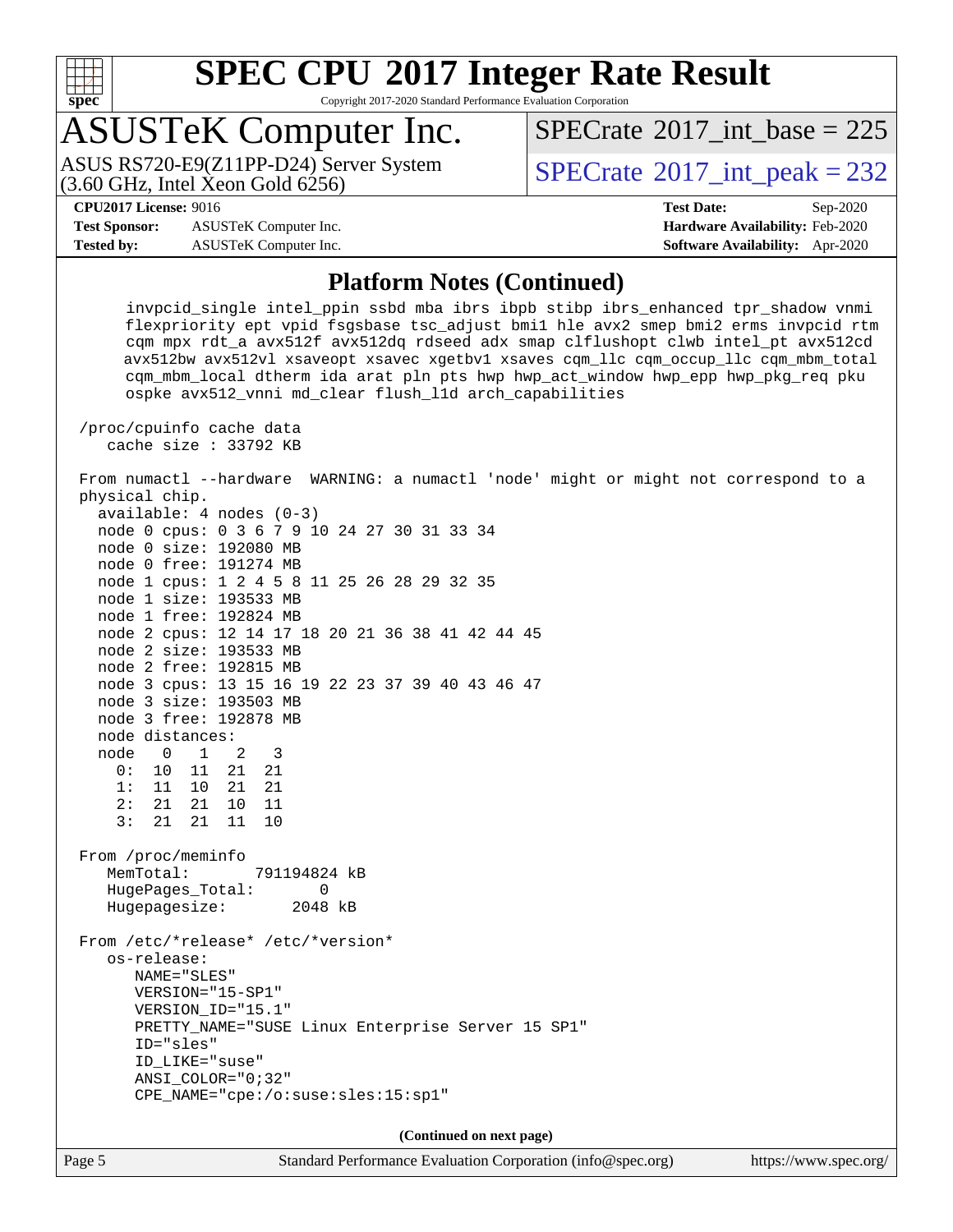

Copyright 2017-2020 Standard Performance Evaluation Corporation

### ASUSTeK Computer Inc.

ASUS RS720-E9(Z11PP-D24) Server System  $(3.60 \text{ GHz}, \text{ Intel Xeon Gold } 6256)$   $\big| \text{ SPECrate}^{\circledR} 2017 \text{ int\_peak} = 232 \big|$  $\big| \text{ SPECrate}^{\circledR} 2017 \text{ int\_peak} = 232 \big|$  $\big| \text{ SPECrate}^{\circledR} 2017 \text{ int\_peak} = 232 \big|$ 

 $SPECrate$ <sup>®</sup>[2017\\_int\\_base =](http://www.spec.org/auto/cpu2017/Docs/result-fields.html#SPECrate2017intbase) 225

**[Test Sponsor:](http://www.spec.org/auto/cpu2017/Docs/result-fields.html#TestSponsor)** ASUSTeK Computer Inc. **[Hardware Availability:](http://www.spec.org/auto/cpu2017/Docs/result-fields.html#HardwareAvailability)** Feb-2020 **[Tested by:](http://www.spec.org/auto/cpu2017/Docs/result-fields.html#Testedby)** ASUSTeK Computer Inc. **[Software Availability:](http://www.spec.org/auto/cpu2017/Docs/result-fields.html#SoftwareAvailability)** Apr-2020

**[CPU2017 License:](http://www.spec.org/auto/cpu2017/Docs/result-fields.html#CPU2017License)** 9016 **[Test Date:](http://www.spec.org/auto/cpu2017/Docs/result-fields.html#TestDate)** Sep-2020

#### **[Platform Notes \(Continued\)](http://www.spec.org/auto/cpu2017/Docs/result-fields.html#PlatformNotes)**

Page 6 Standard Performance Evaluation Corporation [\(info@spec.org\)](mailto:info@spec.org) <https://www.spec.org/> uname -a: Linux linux-628j 4.12.14-195-default #1 SMP Tue May 7 10:55:11 UTC 2019 (8fba516) x86\_64 x86\_64 x86\_64 GNU/Linux Kernel self-reported vulnerability status: CVE-2018-3620 (L1 Terminal Fault): Not affected Microarchitectural Data Sampling: Not affected<br>CVE-2017-5754 (Meltdown): Not affected  $CVE-2017-5754$  (Meltdown): CVE-2018-3639 (Speculative Store Bypass): Mitigation: Speculative Store Bypass disabled via prctl and seccomp CVE-2017-5753 (Spectre variant 1): Mitigation: \_\_user pointer sanitization CVE-2017-5715 (Spectre variant 2): Mitigation: Enhanced IBRS, IBPB: conditional, RSB filling run-level 3 Sep 25 01:02 SPEC is set to: /191u1 Filesystem Type Size Used Avail Use% Mounted on /dev/sda4 xfs 932G 20G 913G 3% / From /sys/devices/virtual/dmi/id BIOS: American Megatrends Inc. 6102 12/05/2019 Vendor: ASUSTeK COMPUTER INC. Product: Z11PP-D24 Series Product Family: Server Serial: System Serial Number Additional information from dmidecode follows. WARNING: Use caution when you interpret this section. The 'dmidecode' program reads system data which is "intended to allow hardware to be accurately determined", but the intent may not be met, as there are frequent changes to hardware, firmware, and the "DMTF SMBIOS" standard. Memory: 24x Samsung M393A4K40CB2-CVF 32 GB 2 rank 2933 (End of data from sysinfo program) **[Compiler Version Notes](http://www.spec.org/auto/cpu2017/Docs/result-fields.html#CompilerVersionNotes)** ==============================================================================  $C \qquad | \quad 502.\text{gcc\_r}(\text{peak})$ ------------------------------------------------------------------------------ Intel(R) C Compiler for applications running on IA-32, Version 2021.1 NextGen Build 20200304 Copyright (C) 1985-2020 Intel Corporation. All rights reserved. **(Continued on next page)**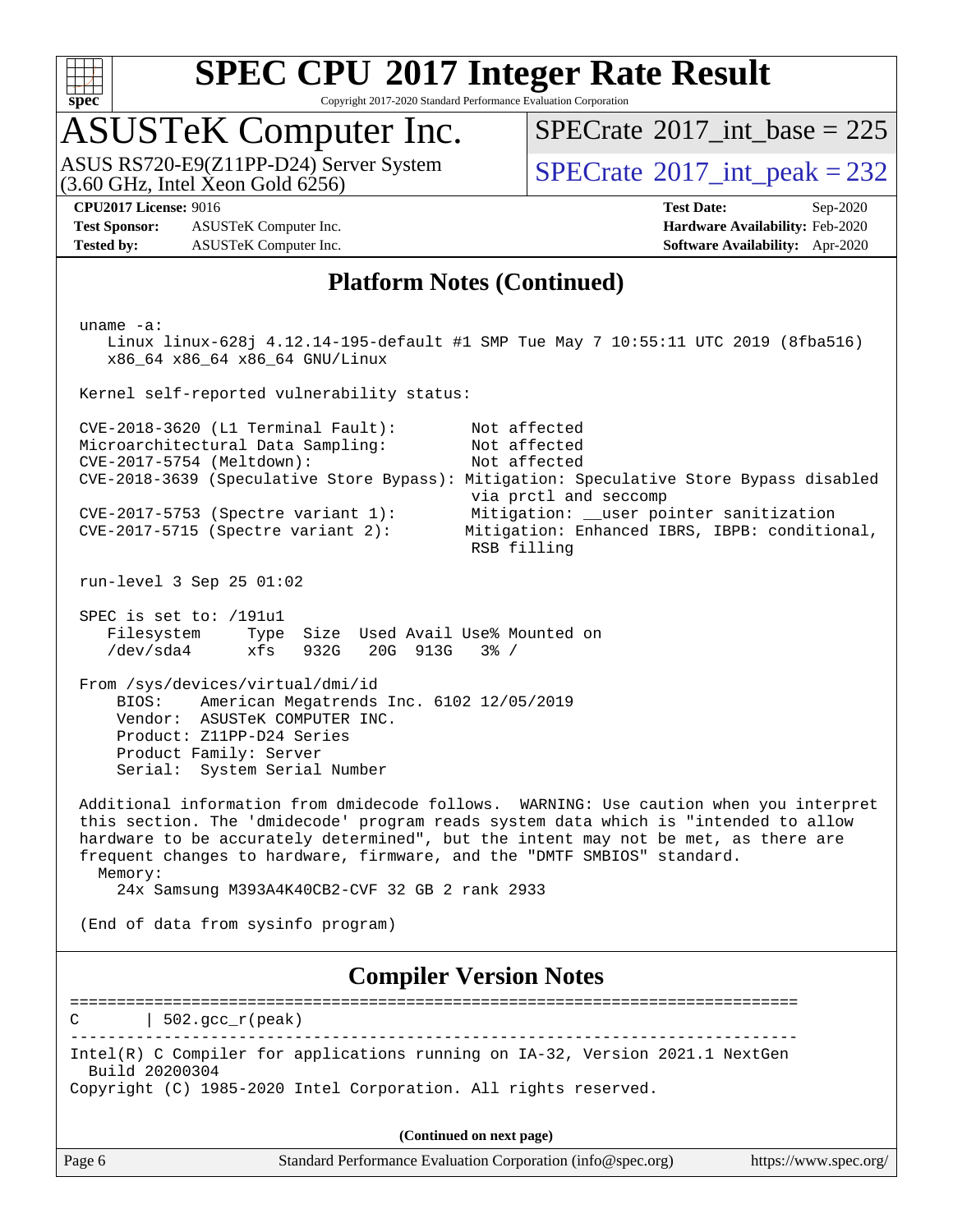

Copyright 2017-2020 Standard Performance Evaluation Corporation

## ASUSTeK Computer Inc.

ASUS RS720-E9(Z11PP-D24) Server System  $(3.60 \text{ GHz}, \text{ Intel Xeon Gold } 6256)$   $\big| \text{ SPECrate}^{\circledR} 2017 \text{ int\_peak} = 232 \big|$  $\big| \text{ SPECrate}^{\circledR} 2017 \text{ int\_peak} = 232 \big|$  $\big| \text{ SPECrate}^{\circledR} 2017 \text{ int\_peak} = 232 \big|$ 

 $SPECrate$ <sup>®</sup>[2017\\_int\\_base =](http://www.spec.org/auto/cpu2017/Docs/result-fields.html#SPECrate2017intbase) 225

**[Test Sponsor:](http://www.spec.org/auto/cpu2017/Docs/result-fields.html#TestSponsor)** ASUSTeK Computer Inc. **[Hardware Availability:](http://www.spec.org/auto/cpu2017/Docs/result-fields.html#HardwareAvailability)** Feb-2020 **[Tested by:](http://www.spec.org/auto/cpu2017/Docs/result-fields.html#Testedby)** ASUSTeK Computer Inc. **[Software Availability:](http://www.spec.org/auto/cpu2017/Docs/result-fields.html#SoftwareAvailability)** Apr-2020

**[CPU2017 License:](http://www.spec.org/auto/cpu2017/Docs/result-fields.html#CPU2017License)** 9016 **[Test Date:](http://www.spec.org/auto/cpu2017/Docs/result-fields.html#TestDate)** Sep-2020

#### **[Compiler Version Notes \(Continued\)](http://www.spec.org/auto/cpu2017/Docs/result-fields.html#CompilerVersionNotes)**

| Page 7 | Standard Performance Evaluation Corporation (info@spec.org)                                                                                                                 | https://www.spec.org/ |
|--------|-----------------------------------------------------------------------------------------------------------------------------------------------------------------------------|-----------------------|
|        | (Continued on next page)                                                                                                                                                    |                       |
|        | $502.$ gcc_r(peak)                                                                                                                                                          |                       |
|        |                                                                                                                                                                             |                       |
|        | Copyright (C) 1985-2020 Intel Corporation. All rights reserved.                                                                                                             |                       |
|        | Intel(R) C Intel(R) 64 Compiler for applications running on Intel(R) 64,<br>Version 19.1.1.217 Build 20200306                                                               |                       |
| C      | 500.perlbench_r(peak) 557.xz_r(peak)                                                                                                                                        |                       |
|        | Copyright (C) 1985-2020 Intel Corporation. All rights reserved.                                                                                                             |                       |
|        | Intel(R) C Compiler for applications running on $Intel(R) 64$ , Version 2021.1<br>NextGen Build 20200304                                                                    |                       |
| C      | 500.perlbench_r(base) 502.gcc_r(base) 505.mcf_r(base, peak)<br>$525.x264_r(base, peak) 557.xz_r(base)$                                                                      |                       |
|        | Build 20200304<br>Copyright (C) 1985-2020 Intel Corporation. All rights reserved.<br><u>Le especiel especie</u> l                                                           |                       |
|        | Intel(R) C Compiler for applications running on IA-32, Version 2021.1 NextGen                                                                                               |                       |
|        | $C$   502.gcc_r(peak)                                                                                                                                                       |                       |
|        | Copyright (C) 1985-2020 Intel Corporation. All rights reserved.                                                                                                             |                       |
|        | Intel(R) C Intel(R) 64 Compiler for applications running on Intel(R) 64,<br>Version 19.1.1.217 Build 20200306                                                               |                       |
| C      | 500.perlbench_r(peak) $557.xz_r$ (peak)                                                                                                                                     |                       |
|        | Intel(R) C Compiler for applications running on Intel(R) $64$ , Version 2021.1<br>NextGen Build 20200304<br>Copyright (C) 1985-2020 Intel Corporation. All rights reserved. |                       |
|        |                                                                                                                                                                             |                       |
| C      | 500.perlbench_r(base) 502.gcc_r(base) 505.mcf_r(base, peak)                                                                                                                 |                       |
|        | $525.x264_r(base, peak) 557.xz_r(base)$                                                                                                                                     |                       |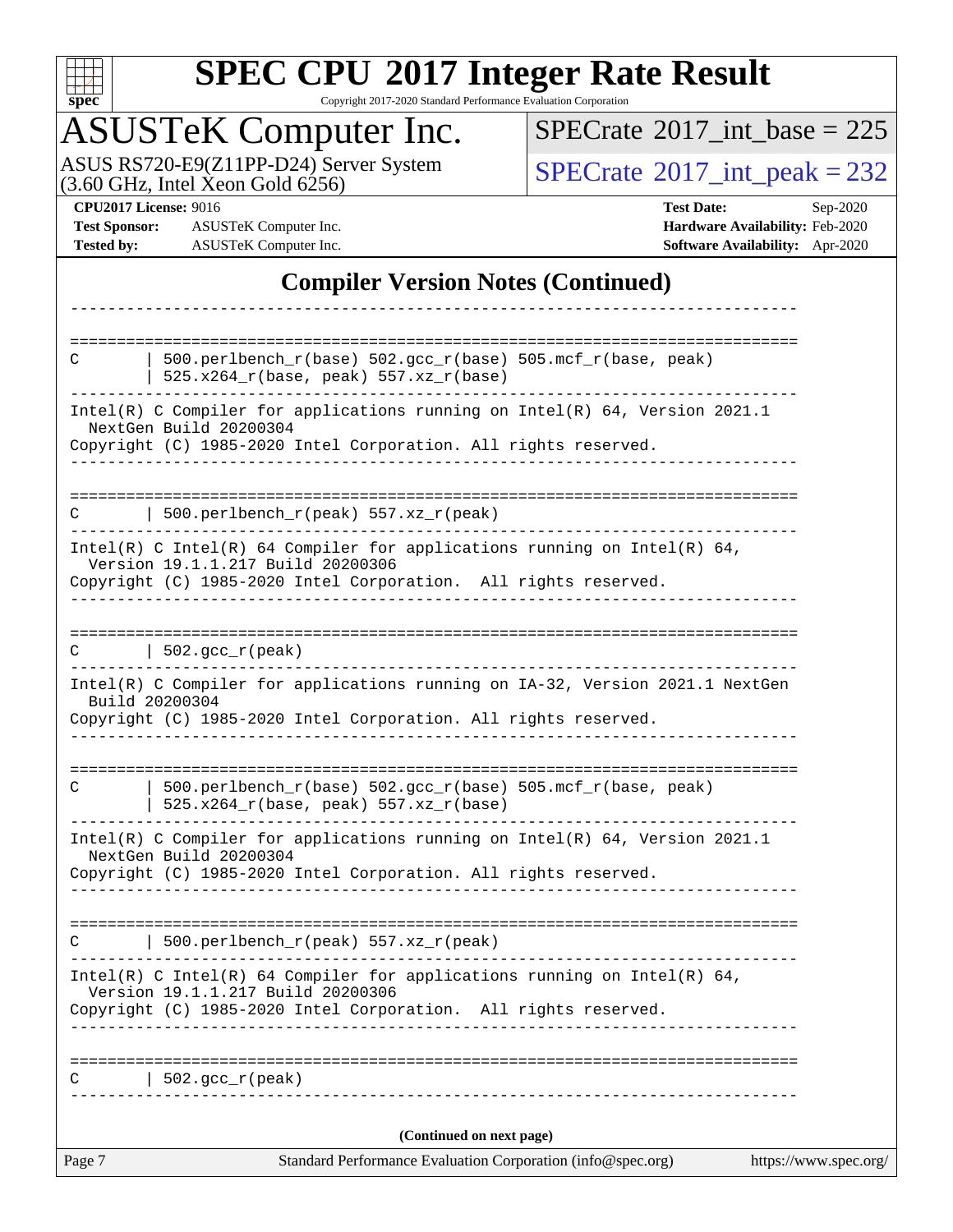

Copyright 2017-2020 Standard Performance Evaluation Corporation

## ASUSTeK Computer Inc.

ASUS RS720-E9(Z11PP-D24) Server System  $(3.60 \text{ GHz}, \text{ Intel Xeon Gold } 6256)$   $\big| \text{ SPECrate}^{\circledR} 2017 \text{ int\_peak} = 232 \big|$  $\big| \text{ SPECrate}^{\circledR} 2017 \text{ int\_peak} = 232 \big|$  $\big| \text{ SPECrate}^{\circledR} 2017 \text{ int\_peak} = 232 \big|$ 

 $SPECrate$ <sup>®</sup>[2017\\_int\\_base =](http://www.spec.org/auto/cpu2017/Docs/result-fields.html#SPECrate2017intbase) 225

**[Test Sponsor:](http://www.spec.org/auto/cpu2017/Docs/result-fields.html#TestSponsor)** ASUSTeK Computer Inc. **[Hardware Availability:](http://www.spec.org/auto/cpu2017/Docs/result-fields.html#HardwareAvailability)** Feb-2020 **[Tested by:](http://www.spec.org/auto/cpu2017/Docs/result-fields.html#Testedby)** ASUSTeK Computer Inc. **[Software Availability:](http://www.spec.org/auto/cpu2017/Docs/result-fields.html#SoftwareAvailability)** Apr-2020

**[CPU2017 License:](http://www.spec.org/auto/cpu2017/Docs/result-fields.html#CPU2017License)** 9016 **[Test Date:](http://www.spec.org/auto/cpu2017/Docs/result-fields.html#TestDate)** Sep-2020

#### **[Compiler Version Notes \(Continued\)](http://www.spec.org/auto/cpu2017/Docs/result-fields.html#CompilerVersionNotes)**

| Intel(R) C Compiler for applications running on IA-32, Version 2021.1 NextGen<br>Build 20200304                                                                                          |
|------------------------------------------------------------------------------------------------------------------------------------------------------------------------------------------|
| Copyright (C) 1985-2020 Intel Corporation. All rights reserved.                                                                                                                          |
|                                                                                                                                                                                          |
| 500.perlbench_r(base) 502.gcc_r(base) 505.mcf_r(base, peak)<br>C<br>525.x264_r(base, peak) 557.xz_r(base)                                                                                |
| Intel(R) C Compiler for applications running on Intel(R) 64, Version 2021.1<br>NextGen Build 20200304<br>Copyright (C) 1985-2020 Intel Corporation. All rights reserved.                 |
| 500.perlbench_r(peak) 557.xz_r(peak)<br>C                                                                                                                                                |
| Intel(R) C Intel(R) 64 Compiler for applications running on Intel(R) 64,<br>Version 19.1.1.217 Build 20200306<br>Copyright (C) 1985-2020 Intel Corporation. All rights reserved.         |
| =============================<br>520.omnetpp_r(base, peak) 523.xalancbmk_r(base, peak)<br>$C++$<br>531.deepsjeng_r(base, peak) 541.leela_r(base, peak)                                   |
| Intel(R) C++ Compiler for applications running on Intel(R) 64, Version 2021.1<br>NextGen Build 20200304<br>Copyright (C) 1985-2020 Intel Corporation. All rights reserved.               |
| Fortran   548. exchange $2r(base, peak)$                                                                                                                                                 |
| $Intel(R)$ Fortran Intel(R) 64 Compiler for applications running on Intel(R)<br>64, Version 19.1.1.217 Build 20200306<br>Copyright (C) 1985-2020 Intel Corporation. All rights reserved. |
| <b>Base Compiler Invocation</b>                                                                                                                                                          |

[C benchmarks](http://www.spec.org/auto/cpu2017/Docs/result-fields.html#Cbenchmarks): [icc](http://www.spec.org/cpu2017/results/res2020q4/cpu2017-20201023-24236.flags.html#user_CCbase_intel_icc_66fc1ee009f7361af1fbd72ca7dcefbb700085f36577c54f309893dd4ec40d12360134090235512931783d35fd58c0460139e722d5067c5574d8eaf2b3e37e92)

[C++ benchmarks:](http://www.spec.org/auto/cpu2017/Docs/result-fields.html#CXXbenchmarks) [icpc](http://www.spec.org/cpu2017/results/res2020q4/cpu2017-20201023-24236.flags.html#user_CXXbase_intel_icpc_c510b6838c7f56d33e37e94d029a35b4a7bccf4766a728ee175e80a419847e808290a9b78be685c44ab727ea267ec2f070ec5dc83b407c0218cded6866a35d07)

**(Continued on next page)**

Page 8 Standard Performance Evaluation Corporation [\(info@spec.org\)](mailto:info@spec.org) <https://www.spec.org/>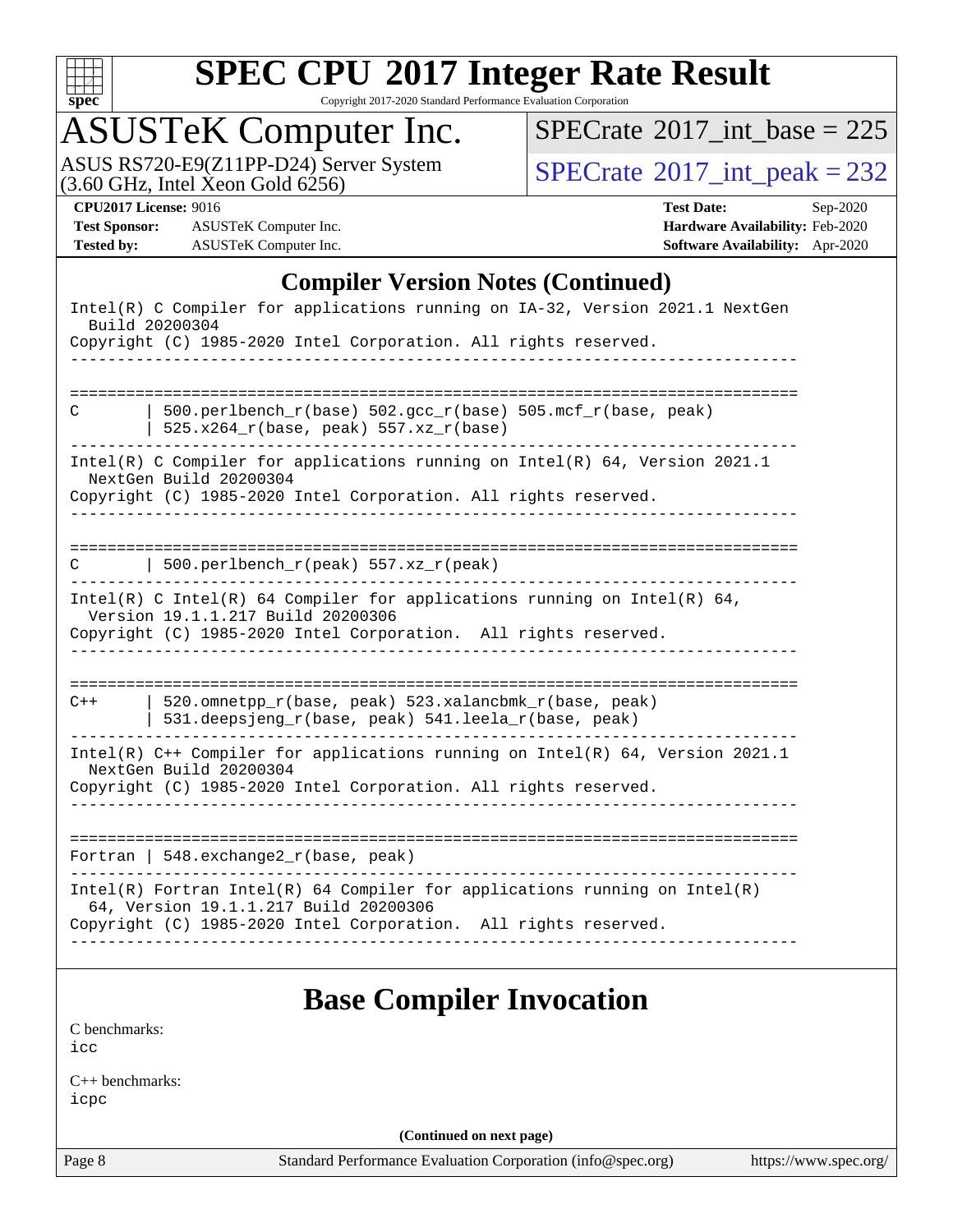

Copyright 2017-2020 Standard Performance Evaluation Corporation

## ASUSTeK Computer Inc.

 $(3.60$  GHz, Intel Xeon Gold  $6256$ ) ASUS RS720-E9(Z11PP-D24) Server System  $SBECrate^{\circ}2017$  int peak = 232

 $SPECTate$ <sup>®</sup>[2017\\_int\\_base =](http://www.spec.org/auto/cpu2017/Docs/result-fields.html#SPECrate2017intbase) 225

**[Test Sponsor:](http://www.spec.org/auto/cpu2017/Docs/result-fields.html#TestSponsor)** ASUSTeK Computer Inc. **[Hardware Availability:](http://www.spec.org/auto/cpu2017/Docs/result-fields.html#HardwareAvailability)** Feb-2020 **[Tested by:](http://www.spec.org/auto/cpu2017/Docs/result-fields.html#Testedby)** ASUSTeK Computer Inc. **[Software Availability:](http://www.spec.org/auto/cpu2017/Docs/result-fields.html#SoftwareAvailability)** Apr-2020

**[CPU2017 License:](http://www.spec.org/auto/cpu2017/Docs/result-fields.html#CPU2017License)** 9016 **[Test Date:](http://www.spec.org/auto/cpu2017/Docs/result-fields.html#TestDate)** Sep-2020

### **[Base Compiler Invocation \(Continued\)](http://www.spec.org/auto/cpu2017/Docs/result-fields.html#BaseCompilerInvocation)**

[Fortran benchmarks](http://www.spec.org/auto/cpu2017/Docs/result-fields.html#Fortranbenchmarks): [ifort](http://www.spec.org/cpu2017/results/res2020q4/cpu2017-20201023-24236.flags.html#user_FCbase_intel_ifort_8111460550e3ca792625aed983ce982f94888b8b503583aa7ba2b8303487b4d8a21a13e7191a45c5fd58ff318f48f9492884d4413fa793fd88dd292cad7027ca)

### **[Base Portability Flags](http://www.spec.org/auto/cpu2017/Docs/result-fields.html#BasePortabilityFlags)**

 500.perlbench\_r: [-DSPEC\\_LP64](http://www.spec.org/cpu2017/results/res2020q4/cpu2017-20201023-24236.flags.html#b500.perlbench_r_basePORTABILITY_DSPEC_LP64) [-DSPEC\\_LINUX\\_X64](http://www.spec.org/cpu2017/results/res2020q4/cpu2017-20201023-24236.flags.html#b500.perlbench_r_baseCPORTABILITY_DSPEC_LINUX_X64) 502.gcc\_r: [-DSPEC\\_LP64](http://www.spec.org/cpu2017/results/res2020q4/cpu2017-20201023-24236.flags.html#suite_basePORTABILITY502_gcc_r_DSPEC_LP64) 505.mcf\_r: [-DSPEC\\_LP64](http://www.spec.org/cpu2017/results/res2020q4/cpu2017-20201023-24236.flags.html#suite_basePORTABILITY505_mcf_r_DSPEC_LP64) 520.omnetpp\_r: [-DSPEC\\_LP64](http://www.spec.org/cpu2017/results/res2020q4/cpu2017-20201023-24236.flags.html#suite_basePORTABILITY520_omnetpp_r_DSPEC_LP64) 523.xalancbmk\_r: [-DSPEC\\_LP64](http://www.spec.org/cpu2017/results/res2020q4/cpu2017-20201023-24236.flags.html#suite_basePORTABILITY523_xalancbmk_r_DSPEC_LP64) [-DSPEC\\_LINUX](http://www.spec.org/cpu2017/results/res2020q4/cpu2017-20201023-24236.flags.html#b523.xalancbmk_r_baseCXXPORTABILITY_DSPEC_LINUX) 525.x264\_r: [-DSPEC\\_LP64](http://www.spec.org/cpu2017/results/res2020q4/cpu2017-20201023-24236.flags.html#suite_basePORTABILITY525_x264_r_DSPEC_LP64) 531.deepsjeng\_r: [-DSPEC\\_LP64](http://www.spec.org/cpu2017/results/res2020q4/cpu2017-20201023-24236.flags.html#suite_basePORTABILITY531_deepsjeng_r_DSPEC_LP64) 541.leela\_r: [-DSPEC\\_LP64](http://www.spec.org/cpu2017/results/res2020q4/cpu2017-20201023-24236.flags.html#suite_basePORTABILITY541_leela_r_DSPEC_LP64) 548.exchange2\_r: [-DSPEC\\_LP64](http://www.spec.org/cpu2017/results/res2020q4/cpu2017-20201023-24236.flags.html#suite_basePORTABILITY548_exchange2_r_DSPEC_LP64) 557.xz\_r: [-DSPEC\\_LP64](http://www.spec.org/cpu2017/results/res2020q4/cpu2017-20201023-24236.flags.html#suite_basePORTABILITY557_xz_r_DSPEC_LP64)

### **[Base Optimization Flags](http://www.spec.org/auto/cpu2017/Docs/result-fields.html#BaseOptimizationFlags)**

#### [C benchmarks](http://www.spec.org/auto/cpu2017/Docs/result-fields.html#Cbenchmarks):

```
-m64 -qnextgen -std=c11
-Wl,-plugin-opt=-x86-branches-within-32B-boundaries -Wl,-z,muldefs
-xCORE-AVX512 -O3 -ffast-math -flto -mfpmath=sse -funroll-loops
-fuse-ld=gold -qopt-mem-layout-trans=4
-L/usr/local/IntelCompiler19/compilers_and_libraries_2020.1.217/linux/compiler/lib/intel64_lin
-lqkmalloc
C++ benchmarks: 
-m64 -qnextgen -Wl,-plugin-opt=-x86-branches-within-32B-boundaries
-Wl,-z,muldefs -xCORE-AVX512 -O3 -ffast-math -flto -mfpmath=sse
-funroll-loops -fuse-ld=gold -qopt-mem-layout-trans=4
-L/usr/local/IntelCompiler19/compilers_and_libraries_2020.1.217/linux/compiler/lib/intel64_lin
-lqkmalloc
Fortran benchmarks: 
-m64 -Wl,-plugin-opt=-x86-branches-within-32B-boundaries -Wl,-z,muldefs
-xCORE-AVX512 -O3 -ipo -no-prec-div -qopt-mem-layout-trans=4
-nostandard-realloc-lhs -align array32byte -auto
-mbranches-within-32B-boundaries
-L/usr/local/IntelCompiler19/compilers_and_libraries_2020.1.217/linux/compiler/lib/intel64_lin
-lqkmalloc
```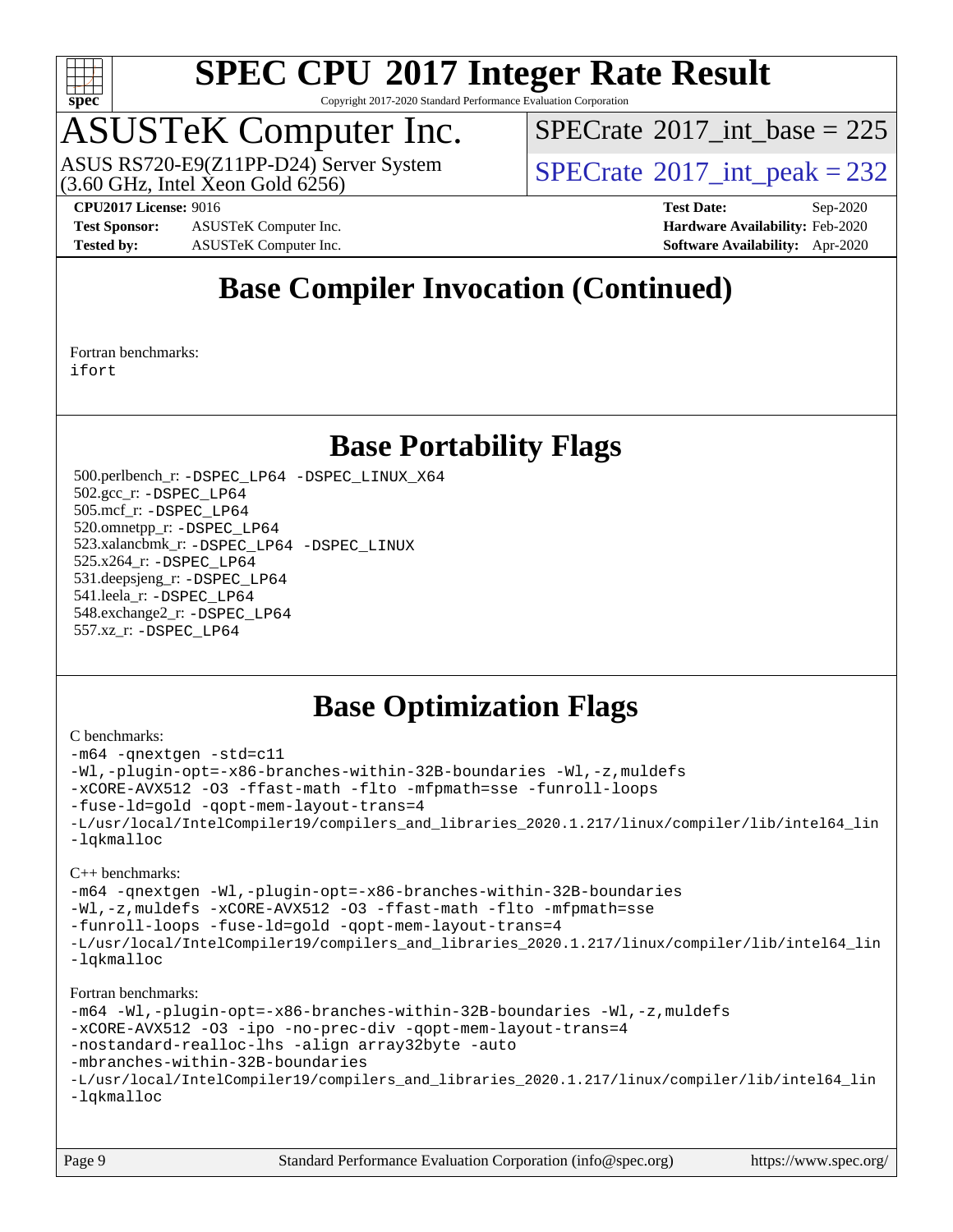

Copyright 2017-2020 Standard Performance Evaluation Corporation

## ASUSTeK Computer Inc.

 $(3.60$  GHz, Intel Xeon Gold  $6256$ ) ASUS RS720-E9(Z11PP-D24) Server System  $SBECrate^{\circ}2017$  int peak = 232

 $SPECTate$ <sup>®</sup>[2017\\_int\\_base =](http://www.spec.org/auto/cpu2017/Docs/result-fields.html#SPECrate2017intbase) 225

**[Test Sponsor:](http://www.spec.org/auto/cpu2017/Docs/result-fields.html#TestSponsor)** ASUSTeK Computer Inc. **[Hardware Availability:](http://www.spec.org/auto/cpu2017/Docs/result-fields.html#HardwareAvailability)** Feb-2020 **[Tested by:](http://www.spec.org/auto/cpu2017/Docs/result-fields.html#Testedby)** ASUSTeK Computer Inc. **[Software Availability:](http://www.spec.org/auto/cpu2017/Docs/result-fields.html#SoftwareAvailability)** Apr-2020

**[CPU2017 License:](http://www.spec.org/auto/cpu2017/Docs/result-fields.html#CPU2017License)** 9016 **[Test Date:](http://www.spec.org/auto/cpu2017/Docs/result-fields.html#TestDate)** Sep-2020

### **[Peak Compiler Invocation](http://www.spec.org/auto/cpu2017/Docs/result-fields.html#PeakCompilerInvocation)**

[C benchmarks:](http://www.spec.org/auto/cpu2017/Docs/result-fields.html#Cbenchmarks)

[icc](http://www.spec.org/cpu2017/results/res2020q4/cpu2017-20201023-24236.flags.html#user_CCpeak_intel_icc_66fc1ee009f7361af1fbd72ca7dcefbb700085f36577c54f309893dd4ec40d12360134090235512931783d35fd58c0460139e722d5067c5574d8eaf2b3e37e92)

[C++ benchmarks](http://www.spec.org/auto/cpu2017/Docs/result-fields.html#CXXbenchmarks): [icpc](http://www.spec.org/cpu2017/results/res2020q4/cpu2017-20201023-24236.flags.html#user_CXXpeak_intel_icpc_c510b6838c7f56d33e37e94d029a35b4a7bccf4766a728ee175e80a419847e808290a9b78be685c44ab727ea267ec2f070ec5dc83b407c0218cded6866a35d07)

[Fortran benchmarks:](http://www.spec.org/auto/cpu2017/Docs/result-fields.html#Fortranbenchmarks) [ifort](http://www.spec.org/cpu2017/results/res2020q4/cpu2017-20201023-24236.flags.html#user_FCpeak_intel_ifort_8111460550e3ca792625aed983ce982f94888b8b503583aa7ba2b8303487b4d8a21a13e7191a45c5fd58ff318f48f9492884d4413fa793fd88dd292cad7027ca)

**[Peak Portability Flags](http://www.spec.org/auto/cpu2017/Docs/result-fields.html#PeakPortabilityFlags)**

 500.perlbench\_r: [-DSPEC\\_LP64](http://www.spec.org/cpu2017/results/res2020q4/cpu2017-20201023-24236.flags.html#b500.perlbench_r_peakPORTABILITY_DSPEC_LP64) [-DSPEC\\_LINUX\\_X64](http://www.spec.org/cpu2017/results/res2020q4/cpu2017-20201023-24236.flags.html#b500.perlbench_r_peakCPORTABILITY_DSPEC_LINUX_X64) 502.gcc\_r: [-D\\_FILE\\_OFFSET\\_BITS=64](http://www.spec.org/cpu2017/results/res2020q4/cpu2017-20201023-24236.flags.html#user_peakPORTABILITY502_gcc_r_file_offset_bits_64_5ae949a99b284ddf4e95728d47cb0843d81b2eb0e18bdfe74bbf0f61d0b064f4bda2f10ea5eb90e1dcab0e84dbc592acfc5018bc955c18609f94ddb8d550002c) 505.mcf\_r: [-DSPEC\\_LP64](http://www.spec.org/cpu2017/results/res2020q4/cpu2017-20201023-24236.flags.html#suite_peakPORTABILITY505_mcf_r_DSPEC_LP64) 520.omnetpp\_r: [-DSPEC\\_LP64](http://www.spec.org/cpu2017/results/res2020q4/cpu2017-20201023-24236.flags.html#suite_peakPORTABILITY520_omnetpp_r_DSPEC_LP64) 523.xalancbmk\_r: [-DSPEC\\_LP64](http://www.spec.org/cpu2017/results/res2020q4/cpu2017-20201023-24236.flags.html#suite_peakPORTABILITY523_xalancbmk_r_DSPEC_LP64) [-DSPEC\\_LINUX](http://www.spec.org/cpu2017/results/res2020q4/cpu2017-20201023-24236.flags.html#b523.xalancbmk_r_peakCXXPORTABILITY_DSPEC_LINUX) 525.x264\_r: [-DSPEC\\_LP64](http://www.spec.org/cpu2017/results/res2020q4/cpu2017-20201023-24236.flags.html#suite_peakPORTABILITY525_x264_r_DSPEC_LP64) 531.deepsjeng\_r: [-DSPEC\\_LP64](http://www.spec.org/cpu2017/results/res2020q4/cpu2017-20201023-24236.flags.html#suite_peakPORTABILITY531_deepsjeng_r_DSPEC_LP64) 541.leela\_r: [-DSPEC\\_LP64](http://www.spec.org/cpu2017/results/res2020q4/cpu2017-20201023-24236.flags.html#suite_peakPORTABILITY541_leela_r_DSPEC_LP64) 548.exchange2\_r: [-DSPEC\\_LP64](http://www.spec.org/cpu2017/results/res2020q4/cpu2017-20201023-24236.flags.html#suite_peakPORTABILITY548_exchange2_r_DSPEC_LP64) 557.xz\_r: [-DSPEC\\_LP64](http://www.spec.org/cpu2017/results/res2020q4/cpu2017-20201023-24236.flags.html#suite_peakPORTABILITY557_xz_r_DSPEC_LP64)

### **[Peak Optimization Flags](http://www.spec.org/auto/cpu2017/Docs/result-fields.html#PeakOptimizationFlags)**

[C benchmarks](http://www.spec.org/auto/cpu2017/Docs/result-fields.html#Cbenchmarks):

```
Page 10 Standard Performance Evaluation Corporation (info@spec.org) https://www.spec.org/
  500.perlbench_r: -Wl,-z,muldefs -prof-gen(pass 1) -prof-use(pass 2)
-xCORE-AVX512 -ipo -O3 -no-prec-div
-qopt-mem-layout-trans=4 -fno-strict-overflow
-mbranches-within-32B-boundaries
-L/usr/local/IntelCompiler19/compilers_and_libraries_2020.1.217/linux/compiler/lib/intel64_lin
-lqkmalloc
  502.gcc_r: -m32
-L/usr/local/IntelCompiler19/compilers_and_libraries_2020.1.217/linux/compiler/lib/ia32_lin
-std=gnu89
-Wl,-plugin-opt=-x86-branches-within-32B-boundaries
-Wl,-z,muldefs -fprofile-generate(pass 1)
-fprofile-use=default.profdata(pass 2) -xCORE-AVX512 -flto
-Ofast(pass 1) -O3 -ffast-math -qnextgen -fuse-ld=gold
-qopt-mem-layout-trans=4 -L/usr/local/jemalloc32-5.0.1/lib
-ljemalloc
                                      (Continued on next page)
```